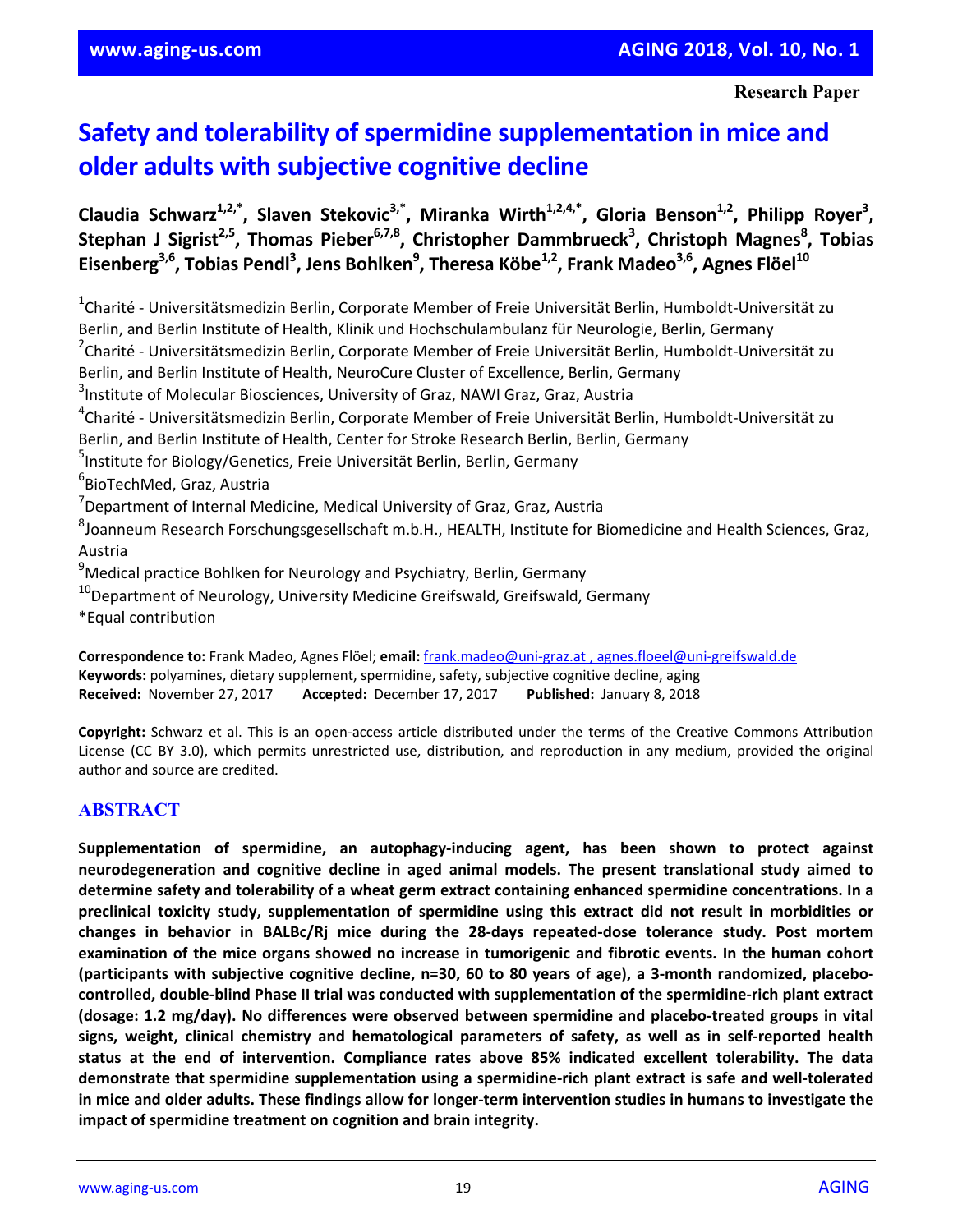# **INTRODUCTION**

The natural and ubiquitously occurring polyamines (spermidine, spermine) and the diamine putrescine, result from amino acid metabolism and comprise essential cellular functions, including regulation of cell growth, proliferation and autophagy [1]. Concentration of polyamines in the body is sustained by endogenous biosynthesis, microbial activity in the intestines, and exogenous food intake. However, it has been shown that intracellular polyamine concentrations of several organs decline with age in animals [2] and humans [3-6].

Previous studies indicate that higher intake of polyamines could represent a feasible approach to restore endogenous polyamine concentrations, enhance autophagy rates, and possibly improve health in aging organisms. A translational study, for example, showed that higher external supply of dietary polyamines, administered via a polyamine-enriched diet in mice (26 weeks) and humans (two months), increased blood spermine concentration in both rodents and healthy middle aged males [7]. In aging fruit flies, spermidinerich feeding inhibited the development of agedependent memory impairment by restoring polyamine levels in the brain of aging flies and enhancing autophagy [8]. Moreover, increased external administration of polyamines (spermidine in particular) is suggested to promote longevity and autophagy in worms, flies, yeast, and mice [9, 10].

The above-described benefits suggest dietary supplementation with spermidine as a promising prevention strategy in older adults with an elevated risk of developing dementia. However, before conducting larger studies with cognitive outcomes in human trials, safety and tolerability of polyamine supplementation need to be established. Based on higher levels of polyamines in some tumors and positive regulation of cell growth and proliferation by polyamines, polyamines have been indicated as potential enhancers of tumorigenesis [11]. However, tumor frequencies of physiologically aging C57BL6 wild type mice remained unchanged even after life-long dietary supplementation of spermidine [12]. A recent study further demonstrated that oral spermidine administ-ration reduced the incidence of chemically-induced hepatocellular carcinoma and liver fibrosis in mice and caused a life span extension of 25% [13]. In addition, spermidine and other caloric restriction mimetics were shown to induce anticancer immune-surveillance in mice [14], which supports previous observation that higher polyamine intake inhibits the emergence of tumors in rodents, while promoting growth of existing ones [15]. The only study conducted so far on the effect of polyamine-rich diet in men [7] reported no adverse events (AEs) with

external supply of polyamines. However, detailed safety assessments were not conducted in this study.

The present study aimed to determine safety and tolerability of spermidine supplementation in mice and older adults. In murine preclinical setup, we tested for safety of various dosing strategies using a sub-chronic, oral administration scenario. Post mortem examination of mice included macroscopic inspection of organs, organ weighing and neoplastic examination after 28 days of supplementation at various concentrations. In addition, animal behavior (i.e., social interaction with humans and cage-mates using standardized scoresheets, food and water intake) and animal bodyweight were controlled during the treatment to detect any negative effects. In the human cohort, a randomized, placebo-controlled, double-blind Phase II study examined safety and tolerability of polyamine supplementation over 3 months. Older adults with subjective cognitive decline (SCD) were chosen as target group, given their elevated risk for developing dementia [16]. Assessments included vital signs, weight, clinical chemistry and hematological parameters of safety, as well as self-reported health status at the end of intervention. Frequency, duration and severity of AEs were assessed throughout the trial. Tolerability was determined by compliance of capsule intake at the end of intervention.

# **RESULTS**

# **Murine preclinical setup**

Evaluation of the safety of sub-chronic oral intake of spermidine-rich plant extract was conducted using a repeated dose 28-day oral toxicity protocol recommended by OECD (Organisation for Economic Co-operation and Development, see Methods for Reference). Ten male and 10 female mice per group were thoroughly examined for abnormalities in their behavior, food and water intake and adverse effects by a post-mortem tissue examination (Table 1). Using standardized, blinded, weekly observations of each animal by trained personnel, no abnormalities in social behavior and interaction with humans and cagemates have been observed. No mortalities have been observed during the course of this study. Post-mortem examination showed no significant tissue degeneration or damage other than few cases of cardiac fibrosis spread across several groups including the control group (Supplementary Table 1).

Food and water intake were not influenced by the supplementation with the polyamine-rich wheat germ extract (Table 1). While bodyweight of animals of all treatment groups did not differentiate from the control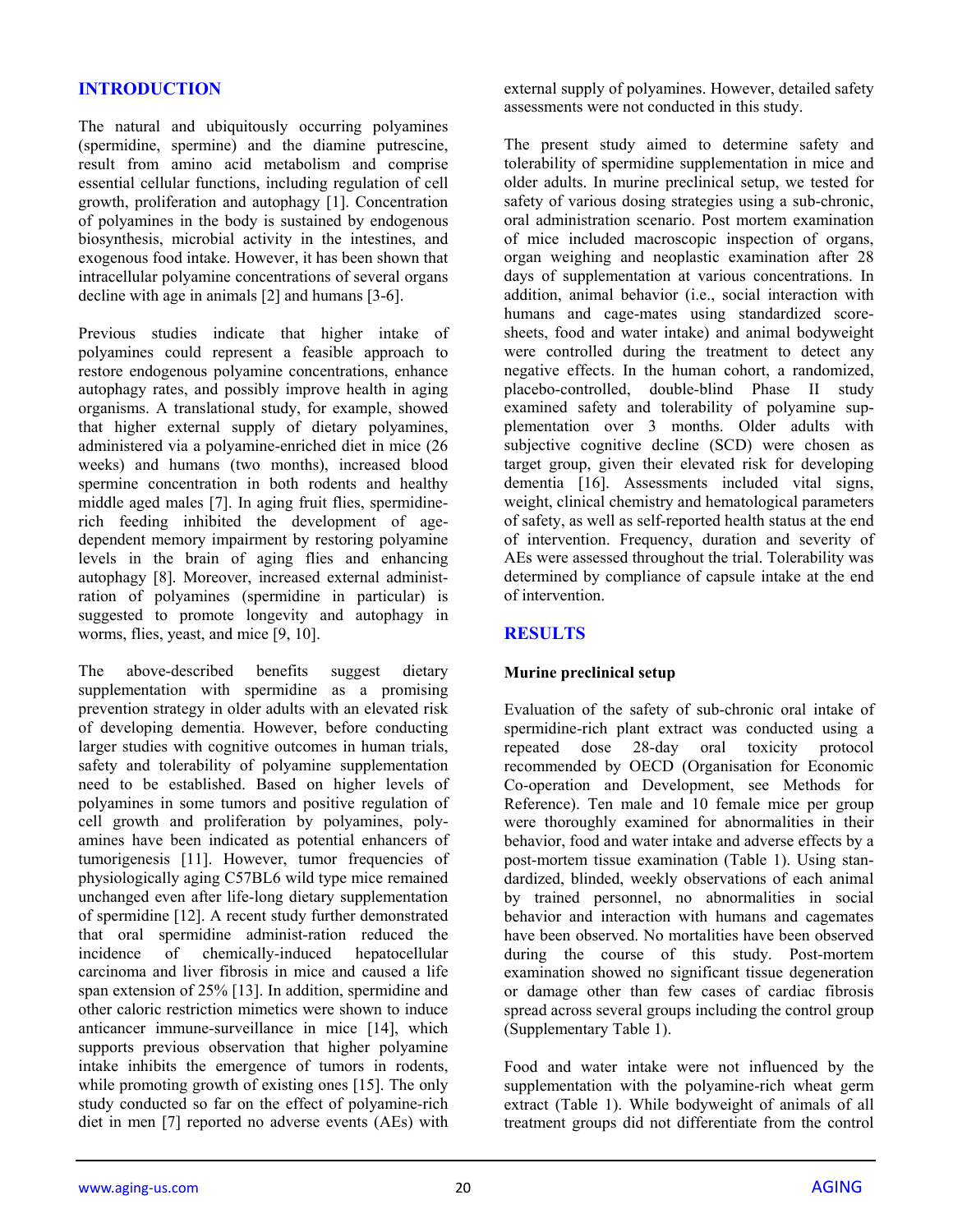group, relative kidney weight to bodyweight ratio was significantly increased in female mice treated with the extreme overdose of 50 g/kg bodyweight. Relative kidney weight was increased by 12% in this group compared to control animals. At lower concentration, this effect was not observed (Supplementary Figure 1). Weights of other examined organs were unaffected by the treatment at all concentrations.

#### **Polyamine levels in selected murine tissues**

Analysis of polyamine levels showed no significant differences in accumulation of polyamines in several tissues after the oral spermidine supplementation in both sexes with few exceptions (Figure 1). While spermidine levels in whole blood of female mice supplemented with highest concentration of spermidinerich extract in chow was significantly increased compared to the control group after 4 weeks, spermidine blood level in female mice at lower extract concentrations and all male mice remained unaffected by the treatment. Levels of other polyamines in the whole blood remained comparable to the control group in both sexes. Cardiac increase in spermidine and putrescine concentrations after the treatment was observed only in female mice with 50 g/kg bodyweight supplementation, but not at lower concentrations in

female or at any supplement concentration in male mice. Concentration of various polyamines in brain tissue showed no correlation to provided treatment. L-Ornithine concentration was not changed in any examined tissues.

#### **Study enrollment and baseline characteristics of human cohort**

One-hundred-seventy-one adults were interviewed by telephone for study eligibility based on inclusion and exclusion criteria (Figure 2). One-hundred-thirty-eight subjects were excluded, because they were not eligible  $(n = 100)$  or declined participation  $(n = 38)$ . In total, 33 participants were invited from January 2016 to March 2016 for on-site screening. Here, three more individuals had to be excluded because they did not meet inclusion and exclusion criteria. Thirty participants (target sample size of the trial, see clinicaltrials.gov NCT ID: NCT02755246) completed baseline assessment, were subsequently randomized to either spermidine or placebo intervention, and started with the 3-month intervention. During this time, two participants (spermidine group:  $n = 1$ ; placebo group:  $n = 1$ ) dropped out due to missing motivation. Twenty-eight participants completed the intervention and were included in the present analysis.

| <b>Parameter</b>                     |                | <b>Control</b> group | Spermidine group<br>$(50 \text{ g extract/kg bw})^*$ |                | p-value<br>(intervention) |        |
|--------------------------------------|----------------|----------------------|------------------------------------------------------|----------------|---------------------------|--------|
|                                      | Male           | Female               | Male                                                 | Female         | Male                      | Female |
| Cohort characteristics               |                |                      |                                                      |                |                           |        |
| n                                    | 10             | 10                   | 10                                                   | 10             |                           |        |
| Age [weeks]                          | 12             | 12                   | 12                                                   | 12             |                           |        |
| <b>Bodyweight</b> [g]                | $25.9 \pm 1.7$ | $21.0 \pm 1.1$       | $26.3 \pm 1.2$                                       | $21.4 \pm 1.0$ | 1.00                      | 1.00   |
| Food intake [g/day]                  | $2.1 \pm 0.2$  | $1.9 \pm 0.4$        | $2.0 \pm 0.3$                                        | $1.8 \pm 0.2$  | 1.00                      | 1.00   |
| Water intake [ml/day]                | $3.1 \pm 0.2$  | $3.0 \pm 0.1$        | $3.1 \pm 0.1$                                        | $3.1 \pm 0.1$  | 1.00                      | 0.27   |
| Organ weights                        |                |                      |                                                      |                |                           |        |
| <b>Brain</b> $[mg/g]$ bw]            | $21.4 \pm 0.4$ | $21.3 \pm 0.4$       | $20.9 \pm 0.6$                                       | $21.8 \pm 0.2$ | 1.00                      | 1.00   |
| Heart $[mg/g]$ bw]                   | $6.9 \pm 0.3$  | $4.9 \pm 0.2$        | $6.5 \pm 0.2$                                        | $5.1 \pm 0.2$  | 1.00                      | 1.00   |
| Liver $\lceil \text{mg/g bw} \rceil$ | $67.4 \pm 1.9$ | $52.3 \pm 1.7$       | $67.8 \pm 2.8$                                       | $54.4 \pm 1.4$ | 1.00                      | 1.00   |
| Kidney $[mg/g bw]$                   | $20.4 \pm 0.8$ | $12.9 \pm 0.4$       | $22.7 \pm 0.6$                                       | $14.5 \pm 0.4$ | 0.18                      | 0.02   |
| <b>Spleen</b> $[mg/g bw]$            | $7.1 \pm 0.3$  | $5.8 \pm 0.2$        | $5.9 \pm 0.3$                                        | $6.3 \pm 0.2$  | 0.30                      | 0.31   |
| <b>Muscle</b> $[mg/g bw]$            | $7.1 \pm 0.3$  | $5.6 \pm 0.2$        | $7.4 \pm 0.3$                                        | $6.1 \pm 0.2$  | 1.00                      | 0.31   |
| Obduction results                    |                |                      |                                                      |                |                           |        |
| <b>Neoplasia</b>                     | $\theta$       | $\theta$             | 0                                                    | 0              |                           |        |
| <b>Cardiac fibrosis</b>              | 2              | 4                    | 0                                                    | $\theta$       |                           |        |
| <b>Other fibrotic tissues</b>        | $_{0}$         | 0                    | 0                                                    | $_{0}$         |                           |        |

**Table 1. Characteristics of murine cohort and results of pathological examination after a 28‐day oral spermidine supplementation (post mortem analysis).**

Data are given as mean  $\pm$  standard deviation (SD). (n = 10 per group and gender), \*equivalent of 60 mg/kg spermidine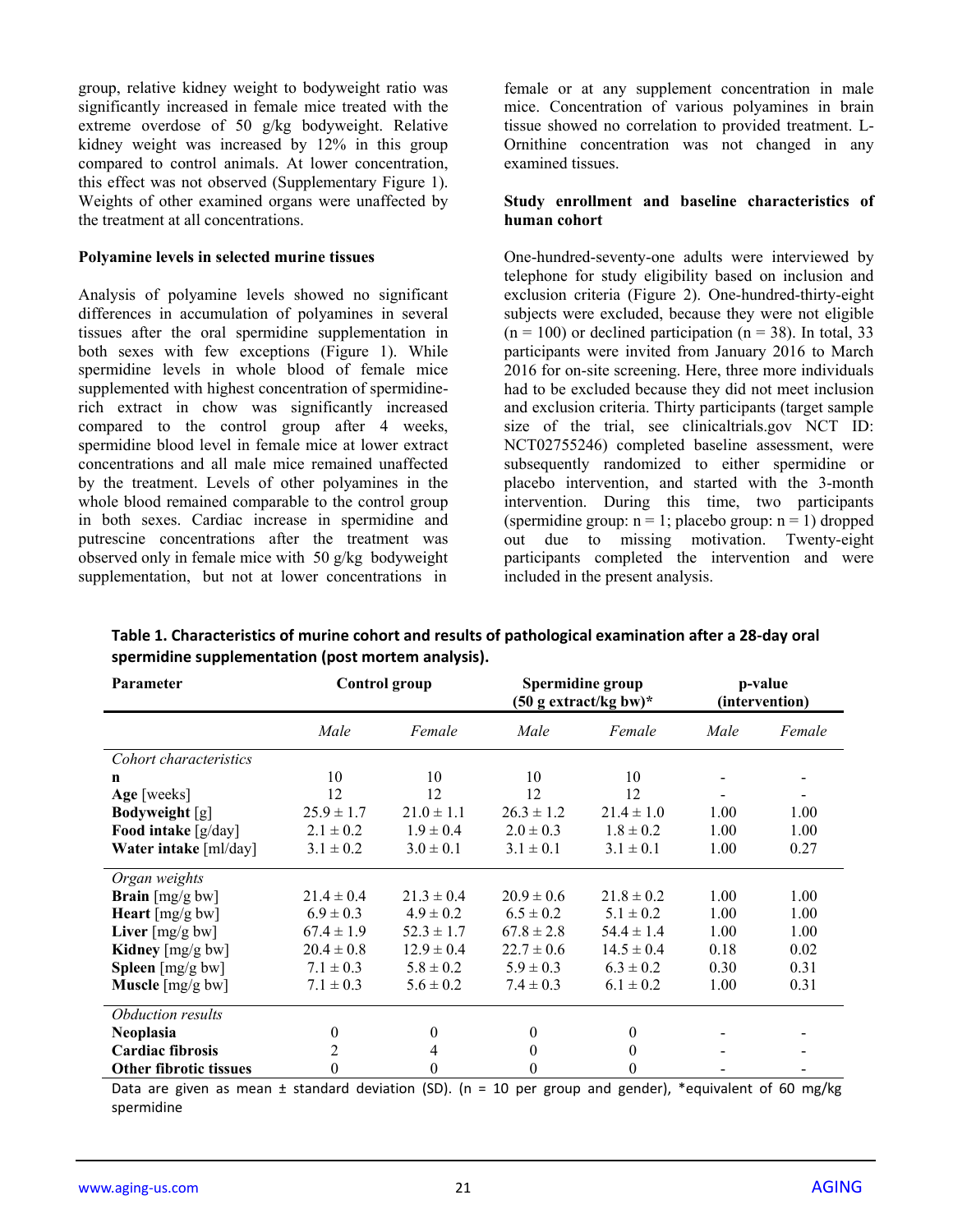

**Figure 1**. Levels of spermidine, spermine, putrescine, and L‐Ornithine in whole blood (**A**,**B**), brain (**C**,**D**) and heart (E,F) after a 28-day oral spermidine supplementation using spermidine-rich plant extract in female (**A**,**C**,**E**) and male (**B**,**D**,**F**) mice (post mortem analysis). The measurements have been conducted on frozen, murine tissue samples using LC/MS‐MS analysis of polyamine metabolites. Data is depicted by box plots extending from 25<sup>th</sup> to 75<sup>th</sup> percentile and whiskers ranging from the minimum to the maximum value. Individual data points are marked as dots. ( $n = 5-10$  per gender and group).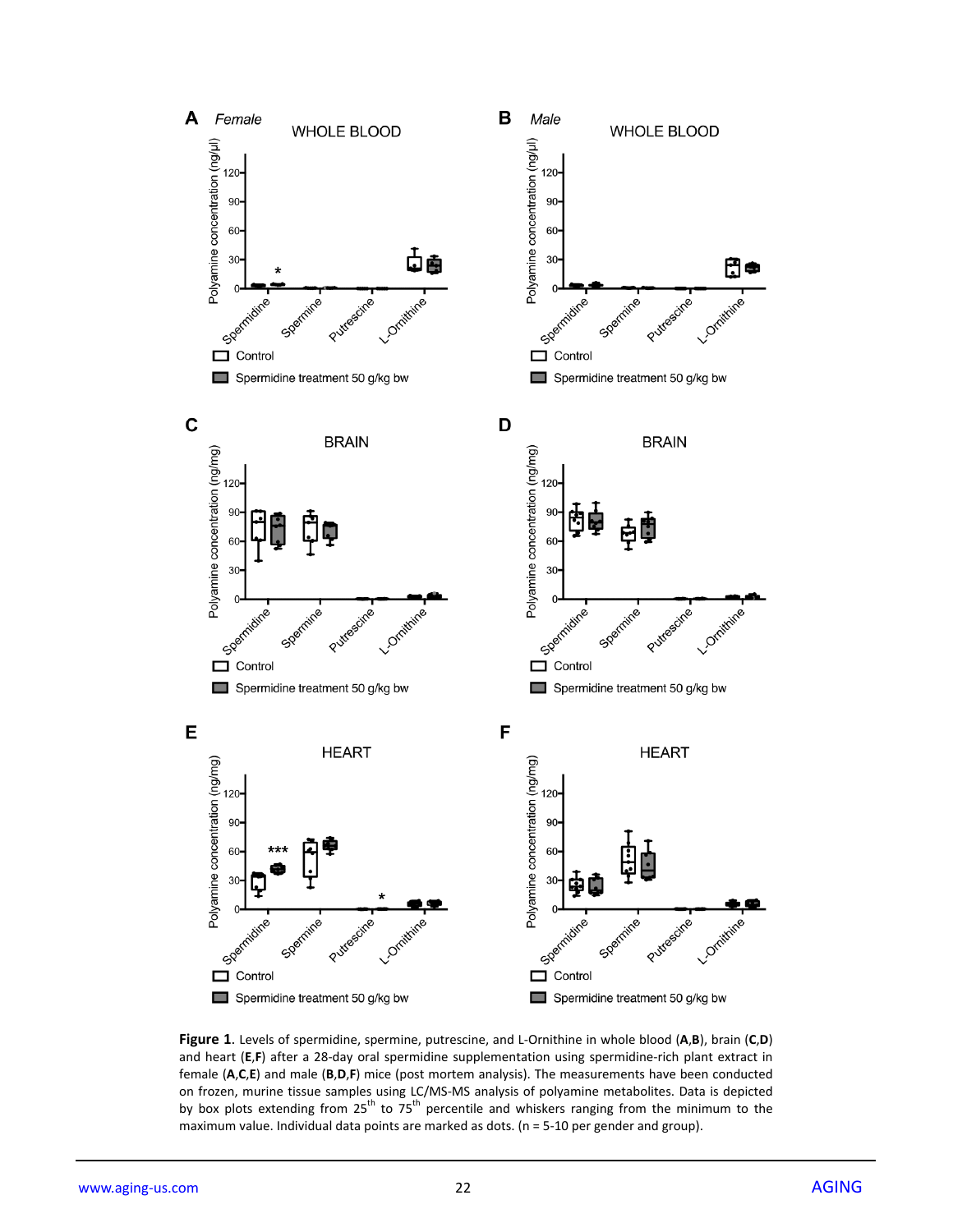

**Figure 2.** CONSORT diagram indicating the number of participants at each stage of the study.

#### **Table 2. Baseline characteristics.**

| <b>Parameter</b>           | Placebo group          | Spermidine group        |
|----------------------------|------------------------|-------------------------|
| $n$ (women) $[n]$          | 14(9)                  | 14(9)                   |
| Age [years]                | $69 \pm 6 (61 - 80)$   | $70 \pm 5(60-79)$       |
| <b>BMI</b> [ $kg/m2$ ]     | $24.3 \pm 2.1$ (21-28) | $25.3 \pm 3.4$ (21-33)  |
| <b>Education</b> [years]   | $15 \pm 2(11-18)$      | $16 \pm 4 (9-22)$       |
| <b>MMSE</b> [score]        | $29.2 \pm 0.9$ (28-30) | $29.1 \pm 1.1$ (26-30)  |
| LMS delayed recall [score] | $24.7 \pm 5.6$ (15-35) | $25.0 \pm 6.9$ (16-35)  |
| <b>TMT</b> A [sec]         | $43.4 \pm 14.5(25-81)$ | $47.5 \pm 17.8$ (32-90) |
| <b>GDS</b> [score]         | $2.0 \pm 1.5$ (0-6)    | $1.7 \pm 1.7$ (0-5)     |

Data are given as mean ± standard deviation (SD) and range for the spermidine and placebo group. BMI: body mass index, MMSE: Mini‐Mental State Examination, LMS: Logical Memory Scale, TMT: Trail Making Test, GDS: Geriatric Depression Scale.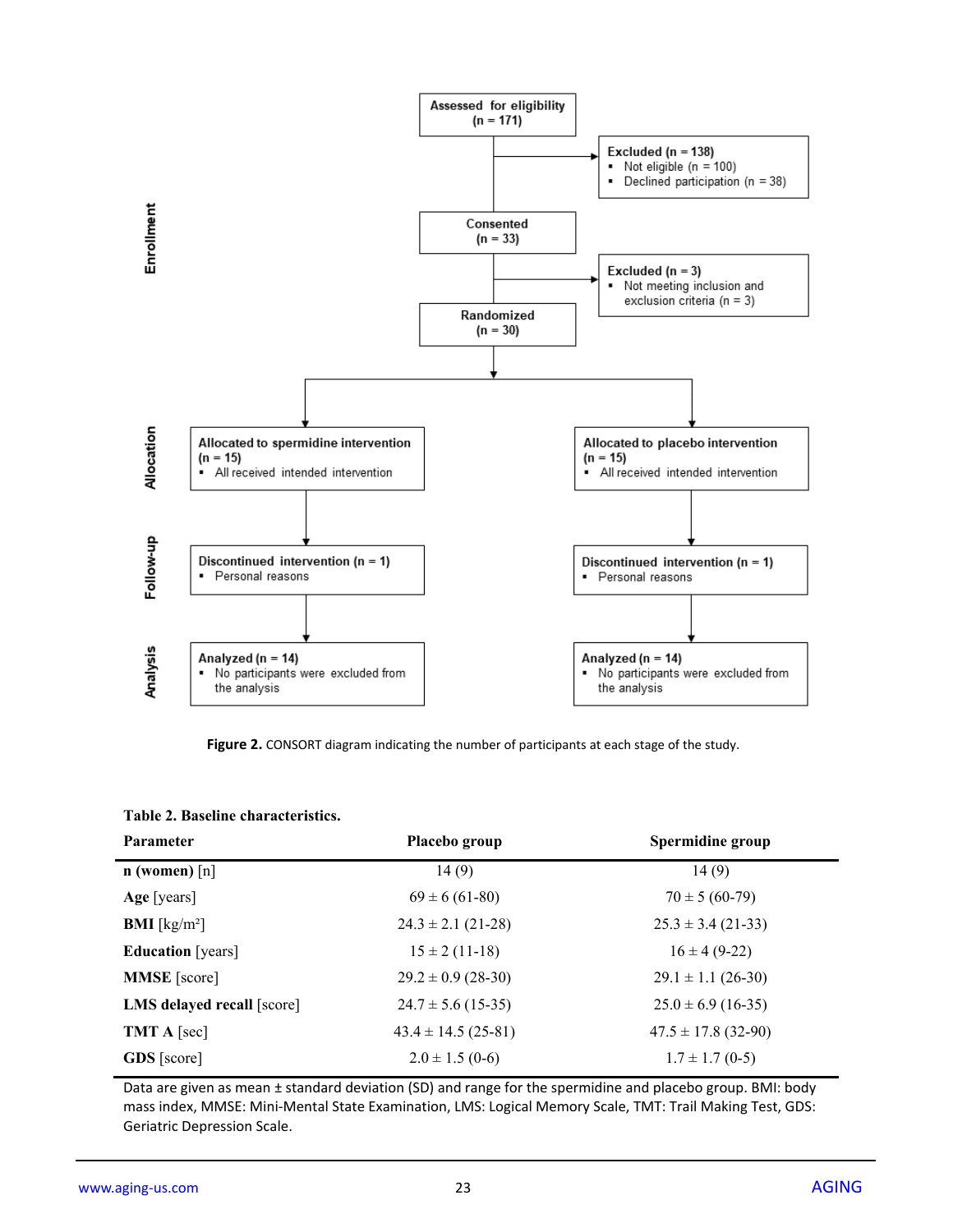Spermidine ( $n = 14$ ) and placebo group ( $n = 14$ ) were comparable for age, years of education, body mass index (BMI) as well as for cognitive and mental status (Table 2). Gender distribution was equal in both intervention groups.

Compliance rates, measured by capsule count at followup, were on average high in both groups (overall mean compliance rate  $[\pm S D]$ : 98.0%  $\pm$  13.0; range 85.7% to 103.1%; spermidine group: 98.8% ± 12.7; range 91.3% to 103.1%; placebo group:  $97.2\% \pm 12.1$ ; range 85.7% to 102.8%).

#### **Polyamine levels in human whole blood**

Blood polyamine (spermidine, putrescine, spermine) and L-Ornithine concentrations did not differ significantly between groups at follow-up (Table 3).

#### **Weight and vital signs**

Weight and vital signs did not differ significantly between groups at the end of intervention (Table 4).

#### **Laboratory parameters**

Clinical chemistry and hematological parameters did not differ significantly at the end of intervention between the two groups (Table 5).

#### **Adverse events and serious adverse events**

Two participants (7.1%) reported a serious adverse event (SAE) during the intervention phase, classified by system organ classes of "immune system disorders" (spermidine group:  $n = 1$ ) and "infections and infestations" (placebo group:  $n = 1$ ). Both SAEs were

#### **Table 3. Levels of spermidine, putrescine, spermine and L‐Ornithine before and after 3‐month oral spermidine supplementation.**

|                                                  | Placebo group    |                  | Spermidine group |                 |         |          |
|--------------------------------------------------|------------------|------------------|------------------|-----------------|---------|----------|
|                                                  | <b>Baseline</b>  | Follow-up        | <b>Baseline</b>  | Follow-up       | p-value | $\eta$ 2 |
| <b>Spermidine</b> $\lceil \text{nmol/ml} \rceil$ | $8.6 \pm 1.8$    | $8.3 \pm 1.7$    | $8.5 \pm 1.8$    | $8.3 \pm 1.9$   | 0.826   | 0.002    |
| Putrescine [nmol/ml]                             | $0.2 \pm 0.1$    | $0.2 \pm 0.1$    | $0.3 \pm 0.1$    | $0.2 \pm 0.1$   | 0.493   | 0.019    |
| Spermine [nmol/ml]                               | $4.8 \pm 1.1$    | $4.9 \pm 1.0$    | $5.6 \pm 2.7$    | $5.6 \pm 2.1$   | 0.605   | 0.011    |
| L-Ornithine $[{\rm nmol/ml}]$                    | $108.7 \pm 16.9$ | $102.5 \pm 19.2$ | $107.0 \pm 19.0$ | $99.5 \pm 18.2$ | 0.739   | 0.005    |

Data are given as mean ± standard deviation. Differences of parameters at follow-up were estimated via analysis of covariance (ANCOVA). η2: partial eta‐squared.

#### **Table 4. Weight and vital signs before and after 3‐month oral spermidine supplementation.**

|                  | Placebo group    |                  |                  | Spermidine group |         |          |
|------------------|------------------|------------------|------------------|------------------|---------|----------|
|                  | <b>Baseline</b>  | Follow-up        | <b>Baseline</b>  | Follow-up        | p-value | $\eta$ 2 |
| Weight [kg]      | $69.5 \pm 7.5$   | $69.2 \pm 7.0$   | $71.6 \pm 10.2$  | $70.6 \pm 9.9$   | 0.519   | 0.017    |
| $SBP$ [mmHg]     | $144.1 \pm 15.4$ | $138.5 \pm 18.0$ | $144.8 \pm 21.3$ | $134.6 \pm 15.5$ | 0.378   | 0.031    |
| $DBP$ [mmHg]     | $87.0 \pm 14.0$  | $84.2 \pm 10.1$  | $892 \pm 73$     | $83.5 \pm 11.2$  | 0.546   | 0.015    |
| Heart rate [bpm] | $71.0 \pm 12.4$  | $65.2 \pm 11.2$  | $68.5 \pm 6.5$   | $68.4 \pm 8.4$   | 0.131   | 0.089    |

Data are given as mean ± standard deviation. Differences of parameters at follow‐up were estimated via analysis of covariance (ANCOVA). SBP: systolic blood pressure, DBP: diastolic blood pressure, η2: partial eta‐squared.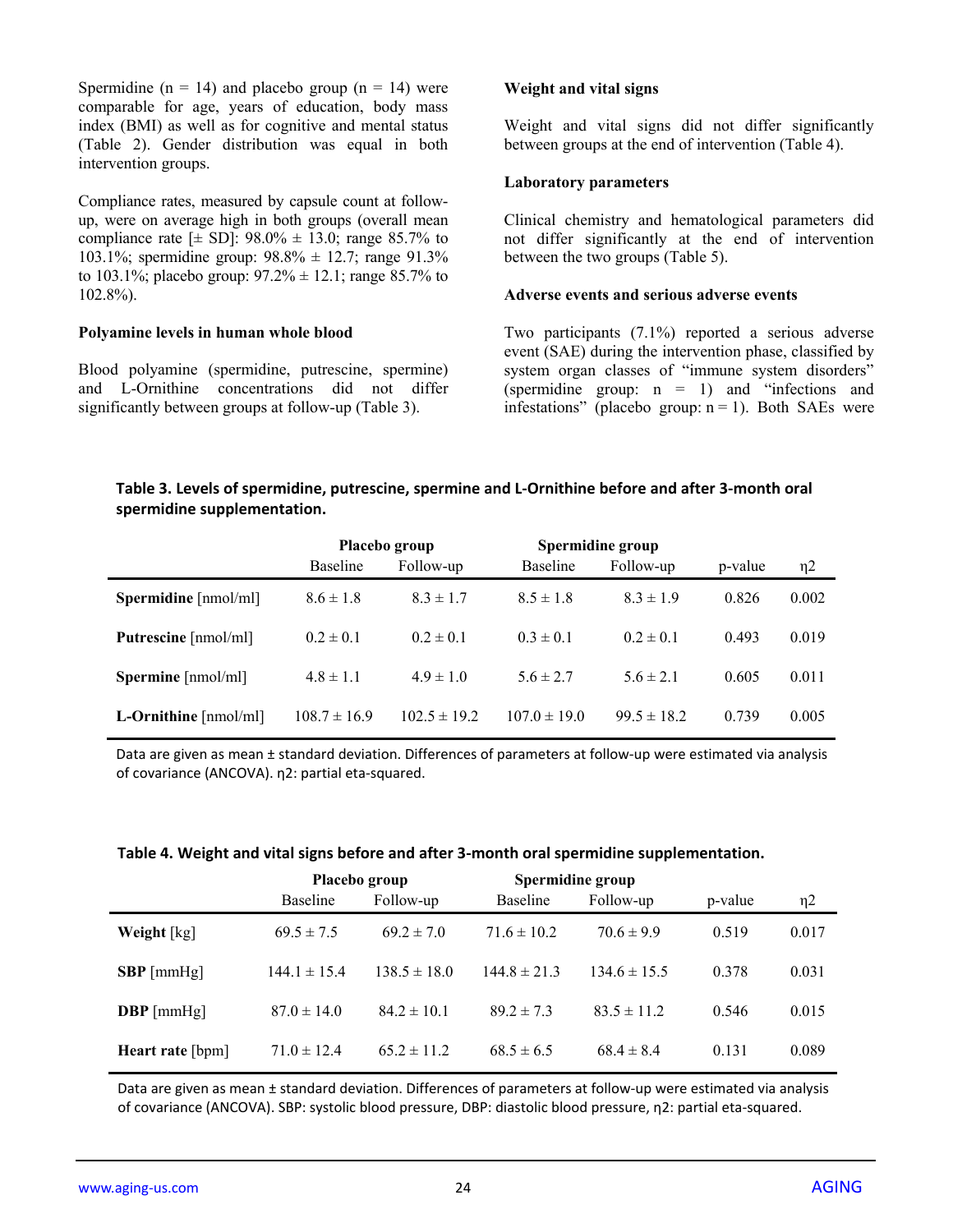categorized as "mild intensity without permanent damage". Their relationship to intervention was rated as "unlikely related" (allergic reaction after animal contact, after 2.5 months of treatment) and "not related" (pneumonia), respectively. No specific actions were taken with regard to these events.

## **Self-reported health status**

Self-reported mental and physical health did not differ significantly between groups at the end of intervention, indicated by mental ( $p = 0.765$ , partial eta-squared = 0.004) and physical ( $p = 0.672$ , partial eta-squared =

| Table 5. Laboratory parameters before and after 3-month oral spermidine supplementation. |  |  |
|------------------------------------------------------------------------------------------|--|--|
|------------------------------------------------------------------------------------------|--|--|

|                       |                  | Placebo group    | Spermidine group |                  |         |          |
|-----------------------|------------------|------------------|------------------|------------------|---------|----------|
|                       | <b>Baseline</b>  | Follow-up        | <b>Baseline</b>  | Follow-up        | p-value | $\eta$ 2 |
| Leukocytes [/nl]      | $5.9 \pm 0.9$    | $6.2 \pm 1.5$    | $5.8 \pm 1.0$    | $5.8 \pm 1.0$    | 0.474   | 0.021    |
| Erythrocytes [/pg]    | $4.5 \pm 0.5$    | $4.6 \pm 0.3$    | $4.6 \pm 0.4$    | $4.5 \pm 0.4$    | 0.328   | 0.038    |
| Quick $[\%]$          | $98.5 \pm 11.0$  | $98.0 \pm 7.3$   | $101.5 \pm 9.3$  | $98.9 \pm 6.4$   | 0.914   | 0.001    |
| <b>INR</b>            | $1.0 \pm 0.1$    | $1.0 \pm 0.0$    | $1.0 \pm 0.1$    | $1.0 \pm 0.0$    | 0.957   | 0.000    |
| Fibrinogen $[g/l]$    | $3.5 \pm 0.5$    | $3.6 \pm 0.5$    | $3.2 \pm 0.6$    | $3.1 \pm 0.5$    | 0.060   | 0.139    |
| HbA1c $[\%]$          | $5.5 \pm 0.5$    | $5.5 \pm 0.7$    | $5.4 \pm 0.3$    | $5.3 \pm 0.3$    | 0.334   | 0.037    |
| $IGF$ [ng/ml]         | $102.5 \pm 29.0$ | $104.0 \pm 20.3$ | $97.4 \pm 21.2$  | $101.5 \pm 28.3$ | 0.821   | 0.002    |
| Insulin $[mU/l]$      | $7.5 \pm 2.3$    | $7.2 \pm 3.2$    | $7.9 \pm 4.1$    | $7.0 \pm 3.5$    | 0.572   | 0.013    |
| Homocysteine [µmol/l] | $12.9 \pm 3.3$   | $15.3 \pm 4.1$   | $12.4 \pm 3.2$   | $12.8 \pm 2.6$   | 0.060   | 0.134    |
| Cholesterol [mg/dl]   | $225.6 \pm 32.4$ | $218.8 \pm 40.3$ | $215.6 \pm 28.6$ | $210.6 \pm 25.2$ | 0.945   | 0.000    |
| $HDL$ [mg/dl]         | $65.6 \pm 16.0$  | $68.9 \pm 14.5$  | $72.5 \pm 12.0$  | $75.5 \pm 15.2$  | 0.877   | 0.001    |
| $LDL$ [mg/dl]         | $147.6 \pm 32.6$ | $141.0 \pm 36.8$ | $134.4 \pm 23.5$ | $126.1 \pm 25.2$ | 0.630   | 0.009    |
| Triglycerides [mg/dl] | $96.4 \pm 40.3$  | $101.0 \pm 44.2$ | $88.5 \pm 39.8$  | $84.6 \pm 24.6$  | 0.290   | 0.045    |
| Glucose [mg/dl]       | $91.9 \pm 13.9$  | $92.9 \pm 12.4$  | $89.1 \pm 7.0$   | $89.9 \pm 7.5$   | 0.732   | 0.005    |
| Liver                 |                  |                  |                  |                  |         |          |
| AS T $[U/l]$          | $28.7 \pm 10.7$  | $29.9 \pm 7.1$   | $26.0 \pm 3.8$   | $25.8 \pm 5.3$   | 0.120   | 0.094    |
| $ALT$ [U/l]           | $20.9 \pm 8.9$   | $20.9 \pm 5.9$   | $19.9 \pm 3.8$   | $22.2 \pm 7.3$   | 0.357   | 0.034    |
| Kidney                |                  |                  |                  |                  |         |          |
| Creatinine [mg/dl]    | $0.8 \pm 0.2$    | $0.8 \pm 0.2$    | $0.8 \pm 0.1$    | $0.8\pm0.2$      | 0.204   | 0.064    |
| eGFR                  | $84.2 \pm 12.4$  | $83.9 \pm 10.3$  | $82.6 \pm 8.2$   | $79.1 \pm 10.3$  | 0.125   | 0.092    |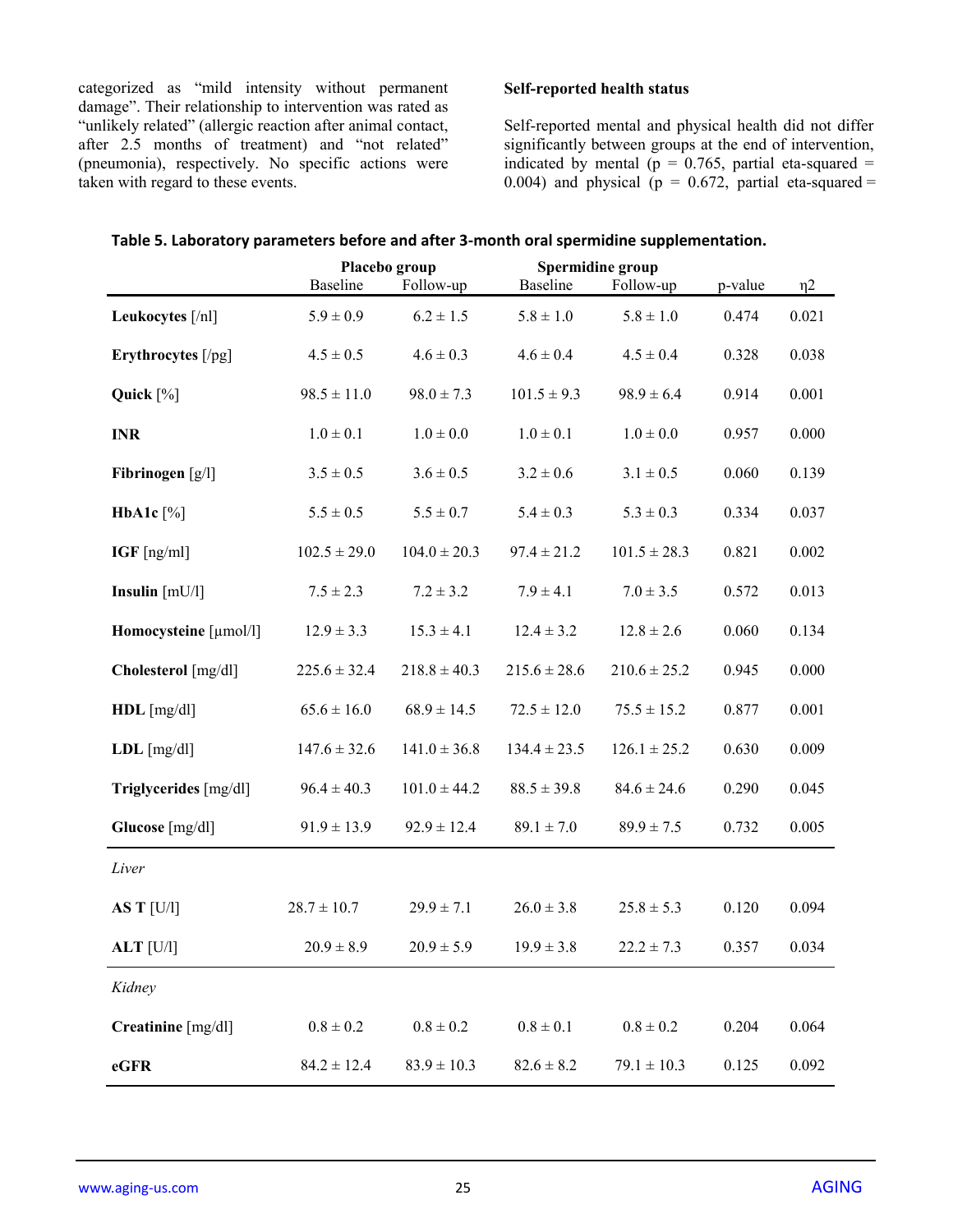| Inflammation                       |               |               |               |               |       |       |
|------------------------------------|---------------|---------------|---------------|---------------|-------|-------|
| $CRP$ [µg/ml]                      | $1.5 \pm 1.8$ | $1.6 \pm 1.5$ | $2.3 \pm 3.4$ | $1.7 \pm 1.9$ | 0.848 | 0.002 |
| $TNF$ -alpha $\lceil pg/ml \rceil$ | $2.5 \pm 0.6$ | $2.5 \pm 1.0$ | $3.0 \pm 0.9$ | $2.8 \pm 0.5$ | 0.803 | 0.003 |
| IFN- $\gamma$ [pg/ml]              | $8.1 \pm 5.5$ | $5.6 \pm 1.9$ | $5.8 \pm 3.9$ | $7.1 \pm 4.7$ | 0.231 | 0.057 |
| IL-2 $\lceil \text{pg/ml} \rceil$  | $0.3 \pm 0.3$ | $0.3 \pm 0.2$ | $0.2 \pm 0.1$ | $0.2 \pm 0.1$ | 0.314 | 0.041 |
| IL-6 $\lceil \text{pg/ml} \rceil$  | $0.8 \pm 0.7$ | $1.0 \pm 1.1$ | $0.6 \pm 0.4$ | $0.6 \pm 0.4$ | 0.606 | 0.011 |
| $GM-CSF$ [pg/ml]                   | $0.1 \pm 0.1$ | $0.2 \pm 0.1$ | $0.2 \pm 0.1$ | $0.2 \pm 0.1$ | 0.458 | 0.023 |

Data are given as mean ± standard deviation. Differences of parameters at follow-up were estimated via analysis of covariance (ANCOVA). One subject of the spermidine group is missing in each of the following parameters: Quick, INR, Fibrinogen, IGF, IL‐6, and GM‐CSF. ALT: alanine aminotransferase, eGFR: estimated glomerular filtration rate. CRP: c‐reactive protein, IFN‐γ: interferon‐gamma, IL‐2: interleukin‐2, IL‐6: interleukin‐6; GM‐CSF: granulocyte‐macrophage colony‐stimulating factor, INR: international normalized ratio of blood clotting, HbA1c: hemoglobin A1c, IGF: insulin‐like growth factor‐1; HDL: high‐density lipoprotein, LDL: low‐density lipoprotein, η2: partial eta‐squared.

0.007) component summary scores of the Short Form-12 (SF-12) health survey questionnaire.

## **DISCUSSION**

Spermidine supplementation is known to positively influence various age-related health parameters in model organisms, including memory function [8, 17], cardiac and renal function [12] as well as autophagy rates [8], thereby promoting longevity [9]. However, safety and tolerability of spermidine supplementation, as a prerequisite for larger clinical trials, have not been established yet in mice and humans. Here we demonstrate for the first time that spermidine supplementation using a spermidine-rich plant extract was safe and well tolerated in mice and in older adults with SCD.

In the murine model, post mortem examination showed no significant changes in organ macroscopic appearance and neoplastic burden after 28 days of spermidine supplementation at various concentrations. An increase of 12% in relative kidney weight in female mice at the highest supplementation dosage (50 g/kg bodyweight) was observed. However, further pathologically relevant signs (i.e., changes in urine excretion, general and social behavior, food and water intake) remained unchanged. The absence of similar effects at other supplement concentrations and after two weeks of washout in female mice, and in parallel no indication of any effects on kidney health in male mice, spermidine-rich plant extract was generally considered as safe for chronic usage in mice. Due to the lack of any intermediary concentrations, the second highest concentration of 5 g/kg bodyweight was used as a NOAEL (No-observedadverse-effects-level) in mice.

Findings from the murine model were confirmed by the human cohort. We observed no significant differences in weight, vital signs, clinical chemistry and hematological parameters of safety, as well as in self-reported physical and mental health between spermidine and placebo-treated groups at the end of the 3-month intervention. The absence of any significant treatment effects in creatinine and estimated glomerular filtration rate (eGFR) plasma levels, typical biomarkers of kidney function, indicated renal health in the human cohort during spermidine supplementation. High preanalytic sample quality of the human samples, as assured and documented via NeuroHub biomarker management platform and LabVantage 7.0 software, underlined the validity of laboratory results. Moreover, careful monitoring of possible AEs or SAEs during spermidine intervention in humans revealed no evidence for increased (S)AEs in the target group. Only one SAE was observed in each intervention group, both unlikely or not related to the intervention and well treatable. In sum, findings from both murine models and the human cohort argue for excellent safety and tolerability of spermidine supplementation provided as a natural, spermidine-rich plant extract.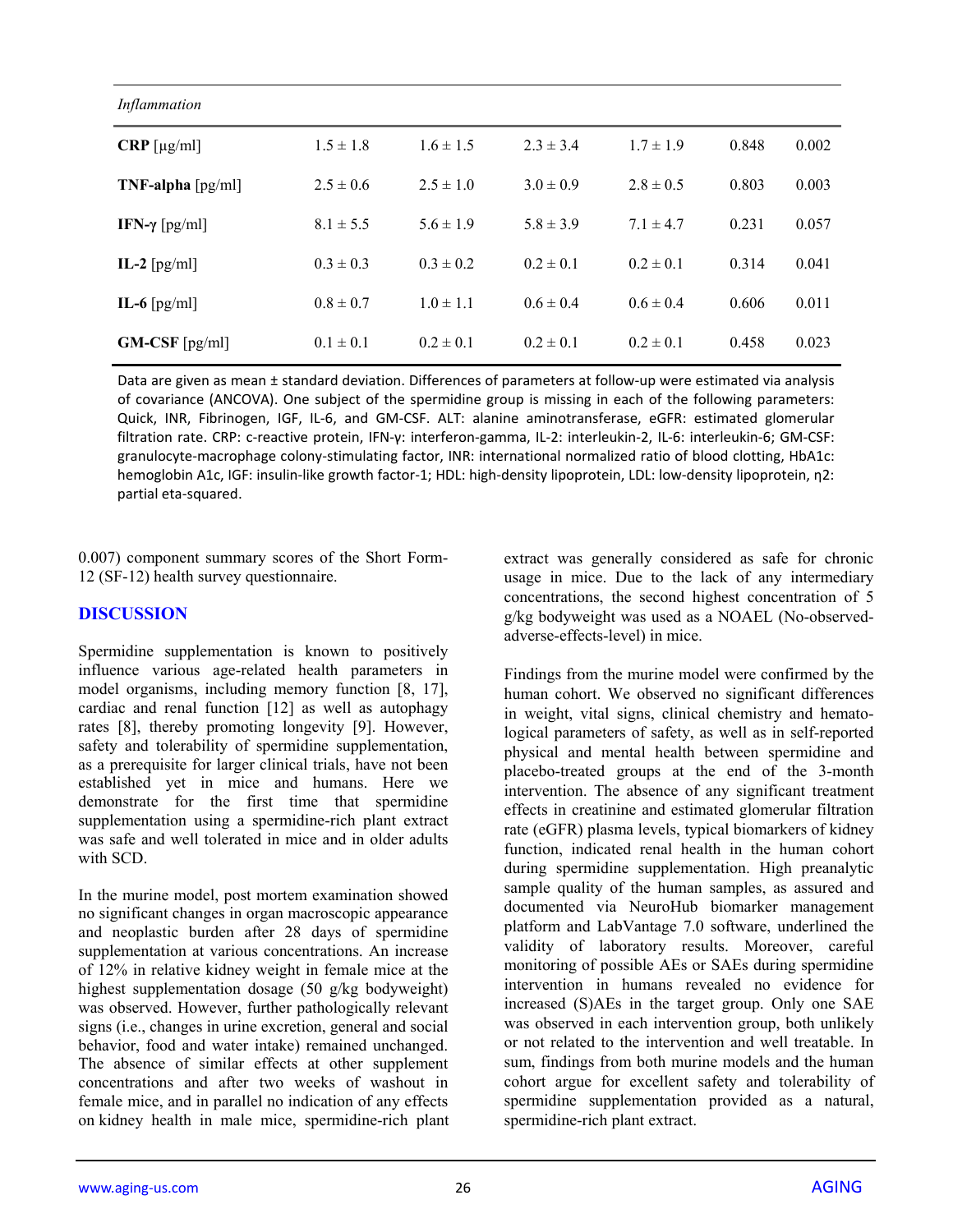Spermidine supplementation using the spermidine-rich plant extract did not significantly alter whole-blood polyamine concentrations in humans and mice at most concentrations. The absence of changes of polyamine levels in the blood may be due to the fast absorption/ metabolism rate of polyamines from the intestinal lumen into solid tissues, as observed in an ex vivo rat model by Uda and colleagues [18]. A slight significant increase in whole-blood spermidine levels was observed in female mice fed with the highest spermidine concentration. In this treatment group, spermidine concentration in the heart was also significantly increased, supporting already described uptake of this polyamine by solid tissues in the body. The remaining polyamines and L-Ornithine concentrations in wholeblood samples of both male and female mice as well as humans were unaffected by intervention. Our results reflect the inconsistency of previous studies investigating the effect of polyamine supplementation on endogenous blood polyamine levels. For example, Brodal and colleagues [19] provided evidence that 20 day polyamine supplementation did not alter blood polyamine concentration in rats. Conversely, a 2-month intervention with natto, a polyamine-rich fermented soybean product, led to an increase of spermine, but not spermidine concentration, in blood samples of mice and healthy male participants [7].

Given the growing number of people suffering from dementia, the detection of safe and feasible prevention strategies is of paramount importance [20]. Recent studies have shown that spermidine supplementation has various positive effects on health in aging model organisms, including promotion of autophagy rates and preservation of memory function [8-10]. Thus, spermidine supplementation is suggested as a feasible prevention strategy against age-related health decline, including loss of cognitive function and development of dementia. Given that this study confirmed safety and tolerability of spermidine supplementation in older adults with an elevated risk to develop dementia, the plant extract can be evaluated in larger clinical trials of longer duration.

Strengths and limitations. The main strength of our study is the translational approach to examine safety and tolerability of spermidine supplementation in a murine model and in humans. This enabled us to investigate safety of a polyamine-rich wheat-germ extract directly in various organs and at various (high) concentrations in the murine model, which is not feasible in humans. A possible limitation of our study is the small sample size in the human cohort in both intervention groups and short treatment duration of 3 months in humans and 28 days in mice. However, given the nature of Phase II trials in humans, the target sample

of 30 individuals is well within the range of similar safety trials [21].

In conclusion, this study showed that the applied spermidine-rich plant extract was safe and well tolerated in mice and older adults with SCD. These findings open the possibility to investigate the impact of spermidine supplementation on functional and structural brain health as well as on cognition in larger studies with longer intervention times in older adults at risk for dementia.

# **METHODS**

## **Preclinical trial setup and animal housing**

In order to examine the safety of the used extracts, a standardized OECD repeated dose oral toxicity study was conducted. [SOURCE: OECD: Guidelines for the testing of Chemicals - "Test 407: Repeated Dose 28-day Oral Toxicity Study in Rodents"] In brief, groups of 10 male and 10 female BALB/cAnNRj mice (Janvier Labs S.A.S.) were provided with either control chow or chow supplemented with a polyamine-rich extract corresponding to 0.5  $g/kg$ , 5  $g/kg$  or 50  $g/kg$  animal bodyweight daily intake over the period of 28 days. An additional group of 5 male and 5 female mice was fed with control chow diet for additional 14 days (two weeks washout) after receiving the highest dosage of supplemented diet for 28 days. All experiments were started at the age of 8 weeks.

Animals were housed in a 12h light/dark cycle in type 3 IVC cages (Tecniplast, Model 1284 L) in groups of 5 individuals. Autoclaved nest material and paper houses served as cage enrichment, while access to food and water was provided *ad libitum*. To ensure that the food and water intake were comparable between all groups, drinking water and chow were weighed twice a week. Animals were examined weekly for their external appearance (i.e. examination of the fur, skin and tumors), interaction with cagemates and humans, behavior (i.e. aggressiveness, social interaction, fear, pain, lethargy based on standardized score sheets), and appearance of the fecal and urine excretions. Bodyweight of all animals was recorded by weekly weighing. Animal monitoring was conducted in a blinded manner by an experienced professional.

Pellets for both control and polyamine-enriched chow were prepared using a commercially available base formula (Ssniff, Product-Nr. DP110). All animal experiments were performed in accordance with national and European ethical regulation (Directive 2010/63/EU) and approved by the responsible government agencies (BMWFW-66.007/0012-WF/V/3b/2015).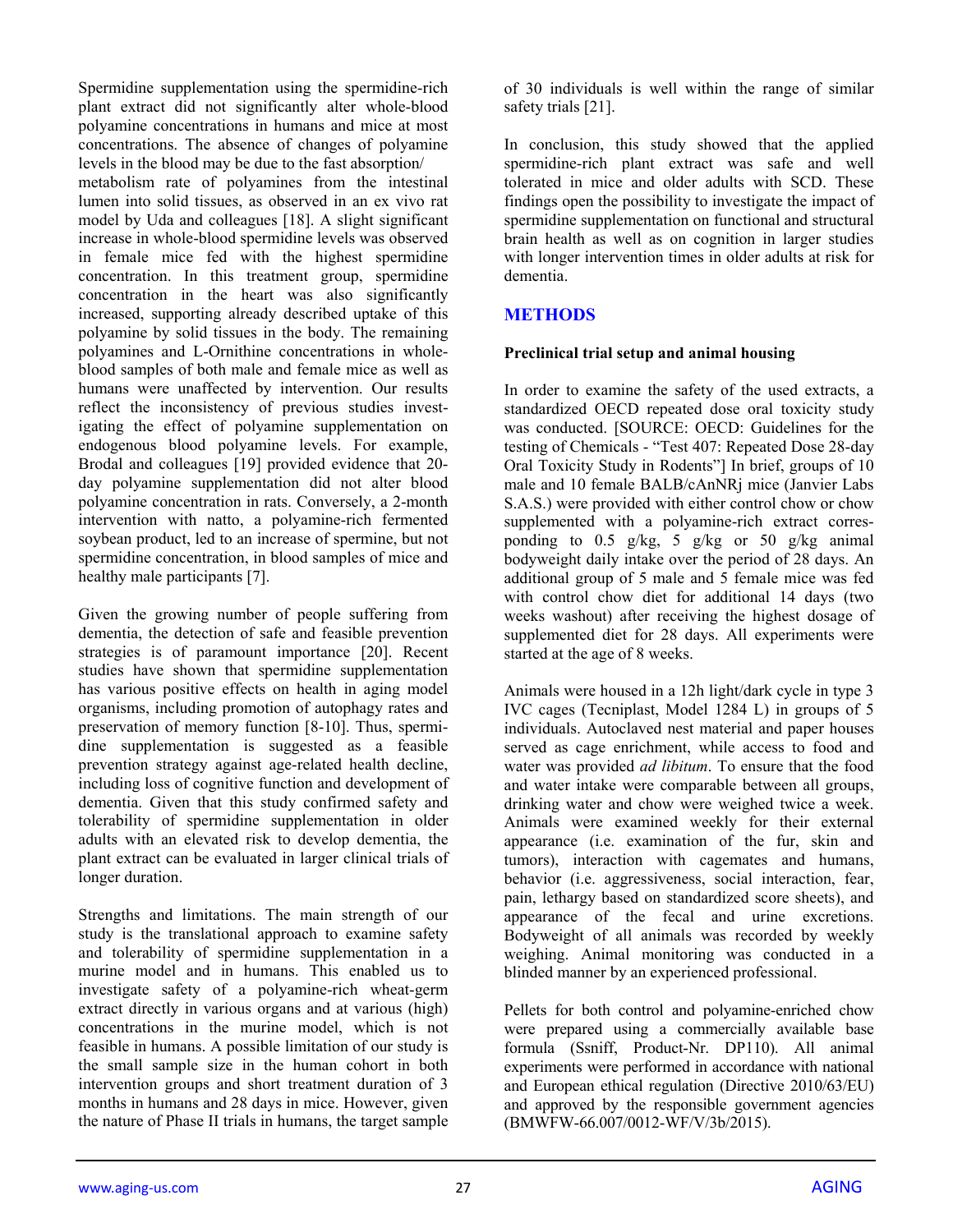## **Post-mortem animal examination and tissue sampling**

At the end of the 28-day long treatment, animals were anesthetized by inhalation of 3-4% isoflurane (Forane®, Baxter Healthcare Corporation) and euthanized by cervical dislocation. Whole blood was collected immediately after euthanasia by cardiac puncture in Ethylenediaminetetraacetic acid (EDTA) coated tubes and stored at -80 °C for polyamine analysis. Blood plasma was prepared from collected EDTA blood by centrifugation at 2000 xg at 4 °C for 15 min and stored at -80 °C for further investigation. After blood collection, animals were thoroughly examined for neoplasias and visible abnormalities. Further, various organs were weighed, snap frozen in liquid nitrogen and stored at -80 °C for further analysis. The post-mortem examination, sample collection and analysis were conducted in randomized and blinded manner.

## **Measurement of polyamine levels in biological samples**

A quantitative HPLC-MS/MS-based determination of polyamines in various tissues was performed using whole tissue lysates, as described previously [22]. In brief, polyamines were extracted on ice by incubating samples for 60 min in 5% trichloracetic acid solution. After centrifugation at 25,000 xg at  $4^{\circ}$ C for 10 min, supernatant was neutralized with ammonium formiate and stored at -80 °C for subsequent quantification. Prior to the analysis, neutralized samples were derivatized using isobutyl chloroformate [23] and measured using standardized HPLC-MS/MS protocol [22].

# **Human study design**

A randomized, placebo-controlled, double-blind Phase II study was carried out at the NeuroCure Clinical Research Center, Charité University Hospital. Older adults with SCD and worries (see below for details) were recruited from the memory clinic of the Department of Neurology (Charité University Hospital), a neurology specialist practice (J.B.), and the general population through advertisements. Individuals who were interested in study participation underwent a telephone interview to assess their eligibility. After successful completion of the telephone interview, individuals were invited for on-site screening to the Charité University Hospital. Here, individuals consented to the study and were then screened for inclusion and exclusion criteria based on neuropsychological tests and questionnaires (see below for further details). If suitable, participants subsequently started baseline assessment. Each participant underwent a standardized medical examination encompassing

fasting blood sampling and assessment of weight, height, blood pressure, and pulse. An extensive neuropsychological test and questionnaire battery was administered. Afterwards, the participants were randomly assigned to the two intervention groups (spermidine group and placebo group), using a blockwise (block size of 6) randomization sequence computerized by http://www.randomization.com/, stratified by age. Sequence generation and group allocation was conducted by an investigator with no clinical involvement in the trial. All participants and clinical investigators involved in study implementation were kept blind to the intervention allocation. After the 3-month intervention all baseline assessments were repeated (follow-up). Determination of the sample size  $(n = 30)$  was based on the study of Soda and colleagues [7]. The primary outcome of the human trial was cognitive performance and will be published elsewhere. Secondary outcomes of this trial included safety and tolerability measures as reported here.

Participants signed informed written consent prior to on-site screening and received a small compensation for study participation. The study was approved by the Ethics Committee of the Charité University Hospital Berlin, Germany (EA1/233/15), and was carried out in accordance with the declaration of Helsinki. Registration of the study was done in the public registry ClinicalTrials.gov (NCT ID: NCT02755246).

# **Participants**

Enrolled participants were between  $60 - 80$  years of age, fluent German speakers, with the presence of SCD in accordance with existing guidelines [16, 24]. In detail, all participants had to express subjective cognitive complaints for at least 6 months and related worries, report no deficits in activities of daily living, and score ≤10 in the Geriatric Depression Scale [25]. Eligibility criteria for normal cognitive performance included a Mini-Mental State Examination score ≥26 [26], and performance within -1.5 standard deviation (SD) of age adjusted norms in the Logical Memory II subscale of the Wechsler Memory Scale–Revised [27] and the Trail Making Test A [28, 29].

Exclusion criteria encompassed major neurological, internal or psychiatric diseases, malignancies (current or on medical history), untreated thyroid dysfunction or untreated diabetes mellitus, anticoagulation therapy, platelet aggregation inhibitor, known allergy to wheat germs or gluten, histamine intolerance, drug abuse or alcohol dependency, disorders that impair attention, or intake of polyamine supplements before starting the trial.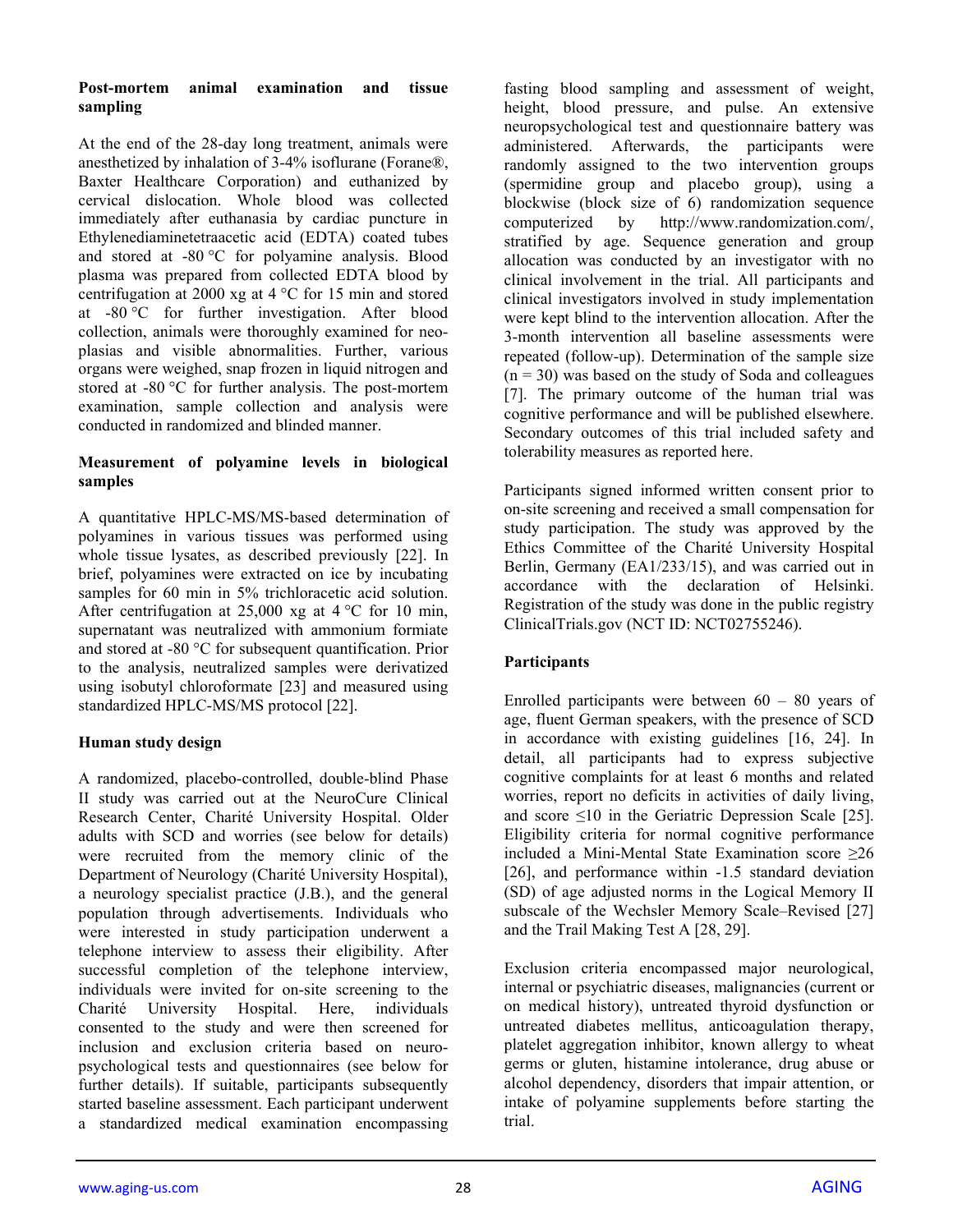## **Preparation of capsules and dosing**

Based on the preclinical data, maximum safe dosage in humans was calculated using the NOAEL of 5 g/kg bodyweight from the murine model, mouse-to-human interspecies factor of 12.3 and factor 10 as safety distance between sub-chronic and chronic application [30]. As a result, doses of up to 41 mg/kg bodyweight or 2.8 g extract containing 3.4 mg spermidine for the average person weighing 70 kg were set as the expected upper safety limit for the treatment.

In total, 750 mg of polyamine-rich plant extract (1.2 mg spermidine, 0.6 mg spermine, 0.2 mg putrescine) and 510 mg cellulose were divided into three Type 00 capsules. This accounts for to an increase of approximately 10-20% of average spermidine intake in developed countries [31, 32]. Three placebo capsules per day were filled in sum with 750 mg potato starch and 510 mg cellulose. All capsules were identical in shape, color, taste and smell. Both placebo and spermidine capsules have been provided by TLL The Longevity Labs GmbH (Graz, Austria). Participants of both intervention groups were instructed to follow a regular intake of three capsules a day, one capsule at each main meal (breakfast, lunch, dinner), and not to change their dietary habits during the intervention time. Participants were asked to return capsule bottles at follow-up assessment and the number of remaining capsules was recorded as a measure of compliance and tolerability.

# **Examination of physical condition**

Physical condition of the participants was evaluated during the standardized medical examination at baseline and follow-up assessment. Following parameters were recorded for each participant at both time points after fasting overnight: weight, height, vital signs as well as any detectable abnormalities of physical condition. Vital signs, including systolic blood pressure, diastolic blood pressure, and heart rate, were assessed in sitting position. Moreover, the participants' weight (in kilograms) was divided by the squared height (in meters) to calculate the respective BMI value. In addition, peripheral blood draw was conducted in sitting or lying position for the analysis of various laboratory parameters.

## **Preanalytical preparation and analyses of human blood samples**

Peripheral blood samples were obtained between 10am and 12am at baseline and follow-up visit after fasting overnight. Various blood parameters, including liver and kidney values, were analyzed by Labor Berlin

(Berlin, Germany) according to standardized procedures. For the analysis of human biomarkers, polyamine levels (spermine, spermidine, putrescine), and L-Ornithine, preprocessing and intermediate storage of these blood samples were performed at the Charité University Hospital, NeuroCure Clinical Research Center. Set-up of standardized workflows, documentation and monitoring of preanalytics, processing, and storage was ensured via NeuroHub biomarker management platform and LabVantage 7.0 software<sup>1</sup>. For the analysis of human biomarkers EDTA, whole blood was centrifuged at 4 °C and 2000 xg for 15 minutes with brake before plasma was carefully transferred. Plasma and EDTA whole blood had to be stored at -80 °C within one hour after collection. Frozen samples collected at baseline and follow-up were shipped to the Institute of Molecular Biosciences, University of Graz, Austria, for further processing and analyses. Whole blood polyamine levels and L-Ornithine levels were analyzed as described above in the murine model. Common biomarkers of disease and inflammation in humans were measured in EDTA plasma using commercially available V-PLEX human biomarker 40-plex kit (Meso Scale Diagnostics, USA). Samples were analyzed as technical duplicates using the automated QuickPlex SQ 120 (Meso Scale Diagnostics, USA) and validated protocols provided by the manufacturer under consideration of GLP (general laboratory practice) guidelines.

# **Adverse events monitoring**

During intervention phase, AEs and SAEs were continuously monitored. Participants were instructed to immediately contact the study team in case of any health change or unplanned medical visit. An AE was defined as any untoward medical occurrence associated with the use of a drug in humans, whether or not considered drug related. A SAE was defined as any event that resulted in death or was life-threatening, required hospitalization or prolonged a hospital stay, or resulted in persistent or substantial disability. Both AEs and SAEs were grouped into system organ classes using the Medical Dictionary for Regulatory Activities (MedDRA system, version 13.0, http://www.meddra. org) and summarized including the following parameters: incidence of (S)AEs, intensity (mild, moderate, and severe), and relationship to intervention

 $\overline{a}$ 

 $1$  Märschenz et al. (2017). Implementation of "NeuroHub" pre‐analytics and biomarker management platform for clinical studies allows efficient monitoring of pre‐ analytical sample quality. Poster presented at: Global Biobank Week – *Towards Harmony in Biobanking,* 13‐15 September (P‐249)*.* Stockholm, Sweden: BBMRI‐ERIC, ESBB, ISBER.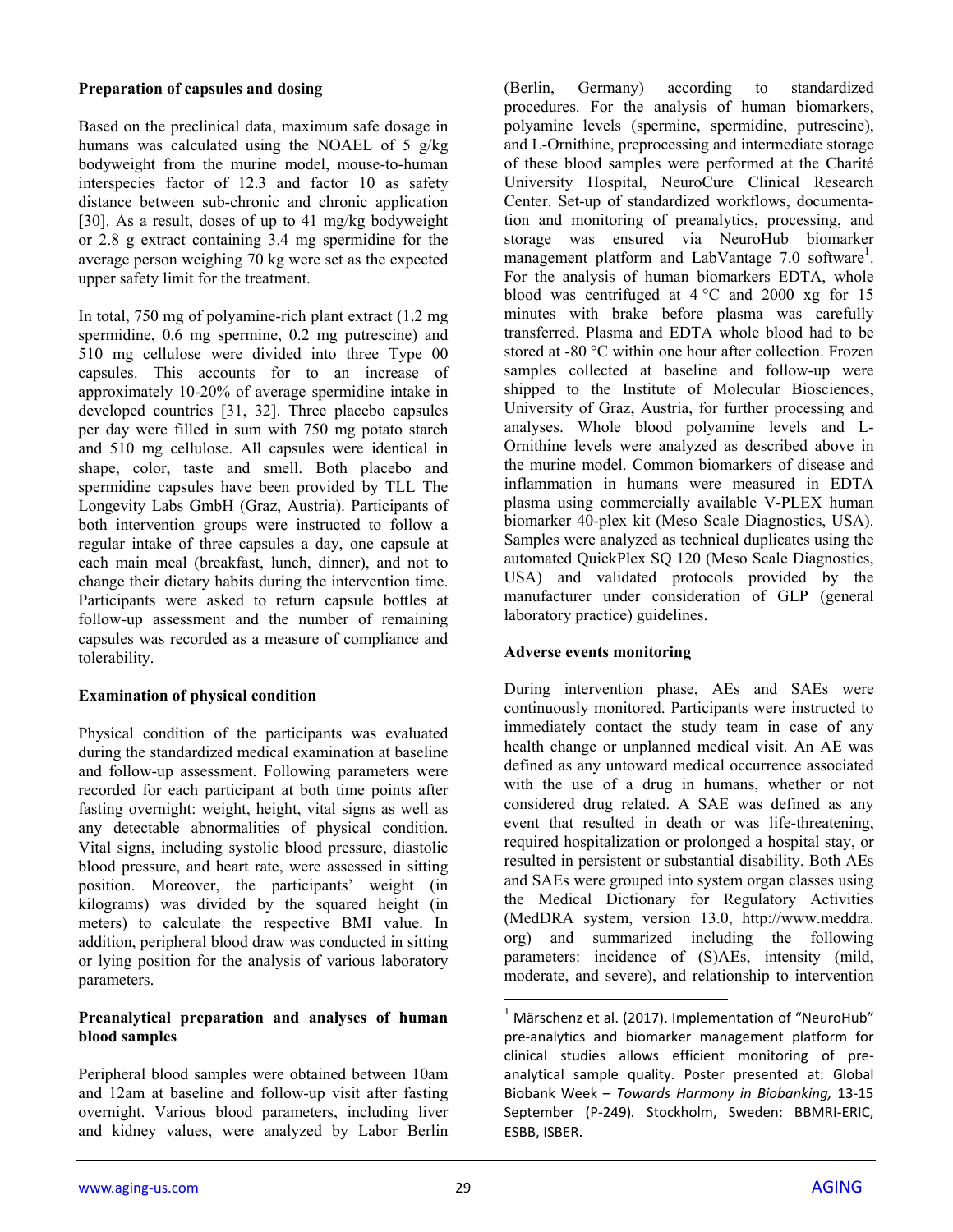(not related, unlikely related, possibly related, and related). The occurrence of more than three SAEs was defined as a stopping rule for the trial.

## **Self-reported health status**

The SF-12 Health Survey [33], a 12 items questionnaire, was administered at baseline and followup visit. The SF-12 assesses self-reported physical and mental health and yields two summary scores: mental component summary and physical component summary. Summary scores were computed using published inverting and weighting schemes of individual items [34]. The SF-12 components were shown to be reliable and valid in general and medical populations [33-35].

## **Statistical analysis**

Statistical analyses were done with the SPSS 22.0 statistical package (PASW, SPSS; IBM, Armonk, NY, USA) and GraphPad Prism v5.0 software (GraphPad Software Inc., La Jolla, USA). For the statistical analyses of changes in mouse organ weights among control and individual treatment groups, we used posthoc Bonferroni corrected one-way analysis of variance (ANOVA). The statistical analysis of polyamine levels in various mouse tissues between treated and control mice was conducted using student's t-test. In the human cohort, baseline characteristic of intervention groups (spermidine and placebo) and compliance outcomes (capsule count) were compared descriptively using mean, SD, and range. The effect of intervention group on continuous outcomes was estimated using analysis of covariance (ANCOVA) models. Statistical models included intervention group (spermidine and placebo) as independent variable, each of the whole blood polyamine or safety parameter at follow-up as dependent variable, and the corresponding baseline measure as co-variate. The level of significance was set at p <0.05 and the effect size measure partial eta-squared for the factor "group" was reported. Effect sizes were defined as small (0.010 to 0.060), medium (0.060 to 0.140) or large (0.140 to 0.200). Baseline and follow-up parameters were characterized within each group using descriptive measures (mean  $\pm$  SD). AEs and SAEs were evaluated descriptively.

## **ACKNOWLEDGEMENTS**

The authors thank Christian Mückler, Helena Stengl, Madlee Einsiedler, Michelle Müller, and Gabriel Promnitz for help with data acquisition and Dr. Ulrike Grittner for statistical advice. Moreover, the authors thank Dr. Stefanie Märschenz and Arun Prakash Singh of NeuroCure Clinical Research Center NeuroHub for support in preanalytics sample management.

# **CONFLICTS OF INTEREST**

Drs. Slaven Stekovic, Stephan J. Sigrist, Tobias Eisenberg, and Frank Madeo have a financial interest in TLL. The other authors have nothing to disclose.

## **FUNDING**

Funding for this work was provided by the Bundesministerium für Bildung und Forschung (FKZ 01GQ1420B), the Hans Gerhard Creutzfeldt scholarship (FKZ CSB II, 01EO1301 TP T2), and the Deutsche Forschungsgemeinschaft (DFG, EXC 257 NeuroCure). Frank Madeo is grateful to BioTechMed-Graz for the flagship project "EPIAge", to the Austrian Science Fund FWF (Austria) for grants, P29262, P29203, P27893, and SFB Lipotox' (F3012), as well as to BMWFW and the Karl-Franzens University for grants 'Unkonventionelle Forschung' and flysleep (80.109/0001 -WF/V/3b/2015).

# **REFERENCES**

- 1. Minois N, Carmona‐Gutierrez D, Madeo F. Polyamines in aging and disease. Aging (Albany NY). 2011; 3:716– 32. https://doi.org/10.18632/aging.100361
- 2. Das R, Kanungo MS. Activity and modulation of ornithine decarboxylase and concentrations of polyamines in various tissues of rats as a function of age. Exp Gerontol. 1982; 17:95–103. https://doi.org/10.1016/0531‐5565(82)90042‐0
- 3. Soda K, Kano Y, Nakamura T, Kasono K, Kawakami M, Konishi F. Spermine, a natural polyamine, suppresses LFA-1 expression on human lymphocyte. J Immunol. 2005; 175:237–45.
- 4. Pucciarelli S, Moreschini B, Micozzi D, De Fronzo GS, Carpi FM, Polzonetti V, Vincenzetti S, Mignini F, Napolioni V. Spermidine and spermine are enriched in whole blood of nona/centenarians. Rejuvenation Res. 2012; 15:590–95. https://doi.org/10.1089/rej.2012.1349
- 5. Vivó M, Vera N, Cortés R, Mengod G, Camón L, Martínez E. Polyamines in the basal ganglia of human brain. Influence of aging and degenerative movement disorders. Neurosci Lett. 2001; 304:107–11. https://doi.org/10.1016/S0304‐3940(01)01776‐1
- 6. Morrison LD, Becker L, Ang LC, Kish SJ. Polyamines in human brain: regional distribution and influence of aging. J Neurochem. 1995; 65:636–42. https://doi.org/10.1046/j.1471‐159.1995.65020636.x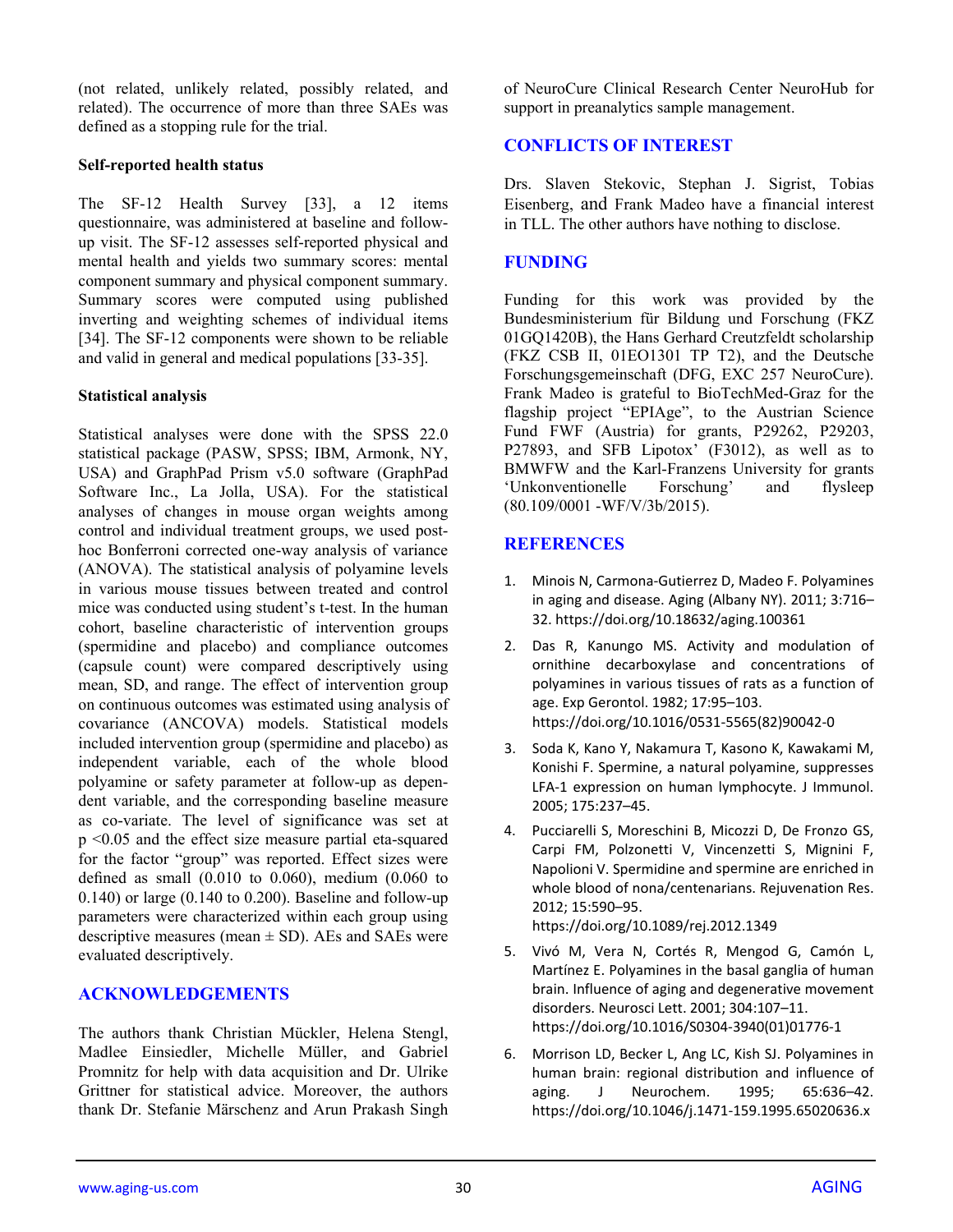- 7. Soda K, Kano Y, Sakuragi M, Takao K, Lefor A, Konishi F. Long‐term oral polyamine intake increases blood polyamine concentrations. J Nutr Sci Vitaminol (Tokyo). 2009; 55:361–66. https://doi.org/10.3177/jnsv.55.361
- 8. Gupta VK, Scheunemann L, Eisenberg T, Mertel S, Bhukel A, Koemans TS, Kramer JM, Liu KS, Schroeder S, Stunnenberg HG, Sinner F, Magnes C, Pieber TR, et al. Restoring polyamines protects from age-induced memory impairment in an autophagy‐dependent manner. Nat Neurosci. 2013; 16:1453–60. https://doi.org/10.1038/nn.3512
- 9. Eisenberg T, Knauer H, Schauer A, Büttner S, Ruckenstuhl C, Carmona‐Gutierrez D, Ring J, Schroeder S, Magnes C, Antonacci L, Fussi H, Deszcz L, Hartl R, et al. Induction of autophagy by spermidine promotes longevity. Nat Cell Biol. 2009; 11:1305–14. https://doi.org/10.1038/ncb1975
- 10. Soda K, Dobashi Y, Kano Y, Tsujinaka S, Konishi F. Polyamine‐rich food decreases age‐associated pathology and mortality in aged mice. Exp Gerontol. 2009; 44:727–32. https://doi.org/10.1016/j.exger.2009.08.013
- 11. Nowotarski SL, Woster PM, Casero RA Jr. Polyamines and cancer: implications for chemotherapy and chemoprevention. Expert Rev Mol Med. 2013; 15:e3. https://doi.org/10.1017/erm.2013.3
- 12. Eisenberg T, Abdellatif M, Schroeder S, Primessnig U, Stekovic S, Pendl T, Harger A, Schipke J, Zimmermann A, Schmidt A, Tong M, Ruckenstuhl C, Dammbrueck C, et al. Cardioprotection and lifespan extension by the natural polyamine spermidine. Nat Med. 2016; 22:1428–38. https://doi.org/10.1038/nm.4222
- 13. Yue F, Li W, Zou J, Jiang X, Xu G, Huang H, Liu L. Spermidine Prolongs Lifespan and Prevents Liver Fibrosis and Hepatocellular Carcinoma by Activating MAP1S‐Mediated Autophagy. Cancer Res. 2017; 77:2938–51. https://doi.org/10.1158/0008‐ 5472.CAN‐16‐3462
- 14. Pietrocola F, Pol J, Vacchelli E, Rao S, Enot DP, Baracco EE, Levesque S, Castoldi F, Jacquelot N, Yamazaki T, Senovilla L, Marino G, Aranda F, et al. Caloric Restriction Mimetics Enhance Anticancer Immunosurveillance. Cancer Cell. 2016; 30:147–60. https://doi.org/10.1016/j.ccell.2016.05.016
- 15. Soda K, Kano Y, Chiba F, Koizumi K, Miyaki Y. Increased polyamine intake inhibits age‐associated alteration in global DNA methylation and 1,2‐ dimethylhydrazine‐induced tumorigenesis. PLoS One. 2013; 8:e64357. https://doi.org/10.1371/journal.pone.0064357
- 16. Jessen F, Wolfsgruber S, Wiese B, Bickel H, Mösch E,

Kaduszkiewicz H, Pentzek M, Riedel‐Heller SG, Luck T, Fuchs A, Weyerer S, Werle J, van den Bussche H, et al, and German Study on Aging, Cognition and Dementia in Primary Care Patients. AD dementia risk in late MCI, in early MCI, and in subjective memory impairment. Alzheimers Dement. 2014; 10:76–83. https://doi.org/10.1016/j.jalz.2012.09.017

17. Gupta VK, Pech U, Bhukel A, Fulterer A, Ender A, Mauermann SF, Andlauer TF, Antwi‐Adjei E, Beuschel C, Thriene K, Maglione M, Quentin C, Bushow R, et al. Spermidine Suppresses Age‐Associated Memory Impairment by Preventing Adverse Increase of Presynaptic Active Zone Size and Release. PLoS Biol. 2016; 14:e1002563.

https://doi.org/10.1371/journal.pbio.1002563

- 18. Uda K, Tsujikawa T, Fujiyama Y, Bamba T. Rapid absorption of luminal polyamines in a rat small intestine ex vivo model. J Gastroenterol Hepatol. 2003; 18:554–59. https://doi.org/10.1046/j.1440‐ 1746.2003.03020.x
- 19. Brodal BP, Eliassen KA, Rönning H, Osmundsen H. Effects of dietary polyamines and clofibrate on metabolism of polyamines in the rat. J Nutr Biochem. 1999; 10:700–08. https://doi.org/10.1016/S0955‐ 2863(99)00058‐3
- 20. Crous‐Bou M, Minguillón C, Gramunt N, Molinuevo JL. Alzheimer's disease prevention: from risk factors to early intervention. Alzheimer's Research & Therapy. 2017; 9: 71.

https://doi.org/10.1186/s13195‐017‐0297‐z

- 21. Beier J, Fuhr R, Seoane B, Massana E, de Miquel G, Pujol H, Ruiz S. Efficacy, safety, and tolerability of once‐daily abediterol in patients with stable, persistent asthma: a Phase II, randomized, 7‐day, crossover study. Pharmacol Res Perspect. 2017; 5:e00356. https://doi.org/10.1002/prp2.356
- 22. Magnes C, Fauland A, Gander E, Narath S, Ratzer M, Eisenberg T, Madeo F, Pieber T, Sinner F. Polyamines in biological samples: rapid and robust quantification by solid‐phase extraction online‐coupled to liquid chromatography-tandem mass spectrometry. J Chromatogr A. 2014; 1331:44–51. https://doi.org/10.1016/j.chroma.2013.12.061
- 23. Byun JA, Lee SH, Jung BH, Choi MH, Moon MH, Chung BC. Analysis of polyamines as carbamoyl derivatives in urine and serum by liquid chromatography‐tandem mass spectrometry. Biomed Chromatogr. 2008; 22:73–80. https://doi.org/10.1002/bmc.898
- 24. Jessen F, Amariglio RE, van Boxtel M, Breteler M, Ceccaldi M, Chételat G, Dubois B, Dufouil C, Ellis KA, van der Flier WM, Glodzik L, van Harten AC, de Leon MJ, et al, and Subjective Cognitive Decline Initiative (SCD‐I) Working Group. A conceptual framework for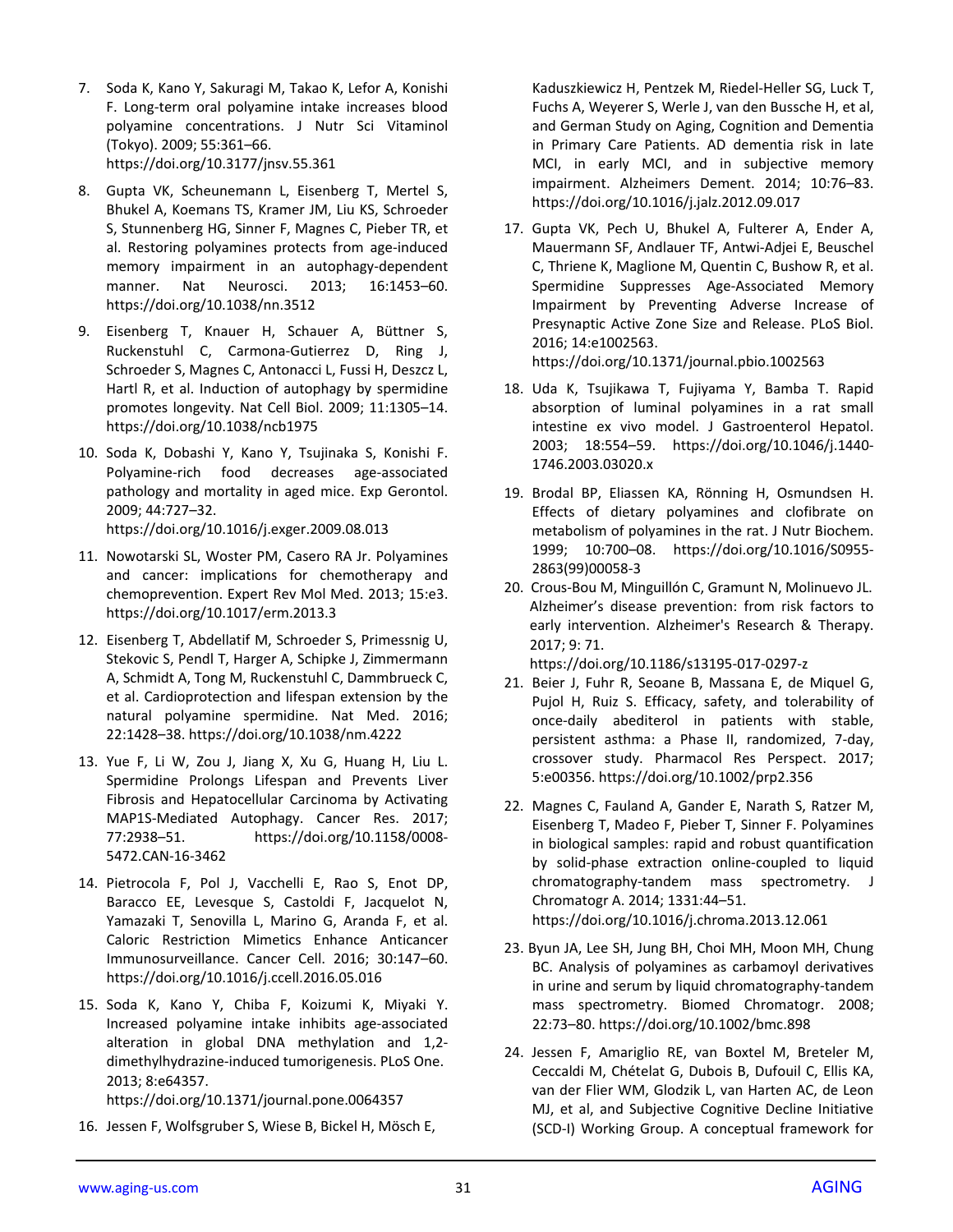research on subjective cognitive decline in preclinical Alzheimer's disease. Alzheimers Dement. 2014; 10:844–52.

https://doi.org/10.1016/j.jalz.2014.01.001

- 25. Yesavage JA, Brink TL, Rose TL, Lum O, Huang V, Adey M, Leirer VO. Development and validation of a geriatric depression screening scale: a preliminary report. J Psychiatr Res. 1982; 17:37–49. https://doi.org/10.1016/0022 ‐3956(82)90033 ‐ 4
- 26. Folstein MF, Folstein SE, McHugh PR. "Mini ‐mental state". A practical method for grading the cognitive state of patients for the clinician. J Psychiatr Res. 1975; 12:189–98. https://doi.org/10.1016/0022 ‐ 3956(75)90026 ‐ 6
- 27. Wechsler D. 1987. WMS ‐R: Wechsler Memory Scale‐‐ Revised: manual. (San Antonio, TX: Psychological Corporation/Harcourt Brace Jovanovich).
- 28. Reitan RM. Validity of the trailmaking test as an indicatio n of organic brain damage. Percept Mot Skills. 1958; 8:271–76.
- 29. Wechsler D. 1997. Wechsler Adult Intelligence Scale ‐ III. (San Antonio, TX: The Psychological Corporation).
- 30. Nair AB, Jacob S. A simple practice guide for dose conversion between animals and human. J Basic Clin Pharm. 2016; 7:27–31. https://doi.org/10.4103/0976 ‐ 0105.177703
- 31. Buyukuslu N, Hizli H, Esin K, Garipagaoglu M. A Cross ‐ Sectional Study: Nutritional Polyamines in Frequently Consumed Foods of the Turkish Population. Foods. 2014; 3:541–57.

https://doi.org/10.3390/foods3040541

32. Zoumas ‐Morse C, Rock CL, Quintana EL, Neuhouser ML, Gerner EW, Meyskens FL Jr. Development of a polyamine database for assessing dietary intake. J Am Diet Assoc. 2007; 107:1024–27.

https://doi.org/10.1016/j.jada.2007.03.012

- 33. Ware J Jr, Kosinski M, Keller SD. A 12-Item Short-Form Health Survey: construction of scales and preliminary tests of reliability and validity. Med Care. 1996; 34:220–33. https://doi.org/10.1097/00005650 ‐ 199603000 ‐00003
- 34. Ware J, A. Kosinski M an d D. Keller S. (1998). SF ‐12: How to Score the SF ‐12 Physical and Mental Health Summary Scales 1988.
- 35. Gandek B, Ware JE, Aaronson NK, Apolone G, Bjorner JB, Brazier JE, Bullinger M, Kaasa S, Leplege A, Prieto L, Sullivan M. Cross ‐validation of item selection and scoring for th e SF ‐12 Health Survey in nine countries: results from the IQOLA Project. International Quality of Life Assessment. J Clin Epidemiol. 1998; 51:1171– 78. https://doi.org/10.1016/S0895 ‐4356(98)00109 ‐ 7